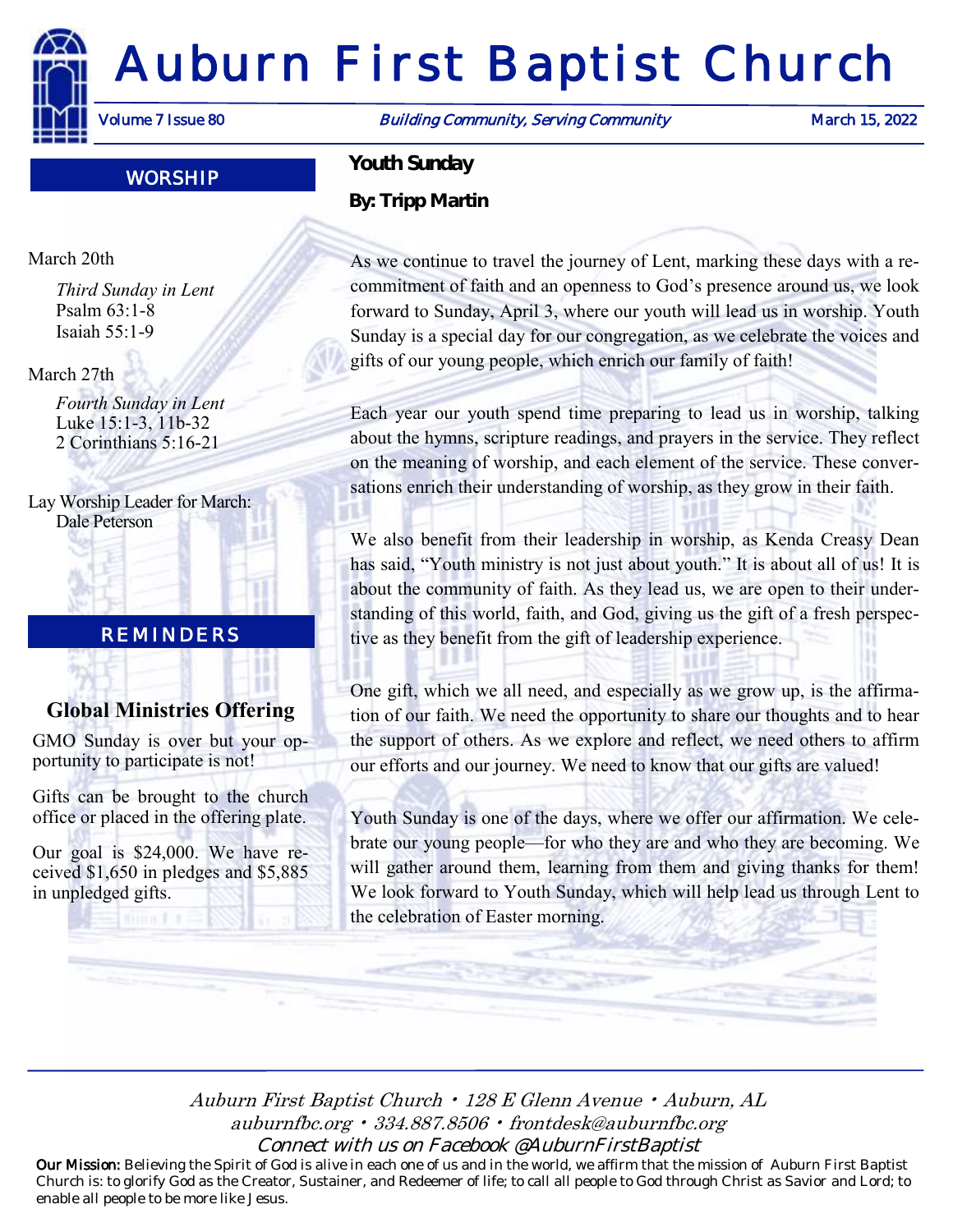#### SUNDAY ACTIVITIES

# **Round Table**

*Sundays at 5:00 p.m., Fellowship Hall*

"Jesus, Gandhi, MLK, Jr.: Nonviolence as a Force More Powerful " Led by Mark Wilson *March 20*

> "A History of Sunday" Led by Tripp Martin *March 27*

# **Connecting Faith and Family**

*Sundays, 5:00 - 6:30 p.m., Fishers Classroom*

We are reading *Atlas of the Heart* by Brené Brown*.* For those interested in participating in Connecting Faith and Family, email Leah Duzy at [aduzyofalife@gmail.com.](mailto:aduzyofalife@gmail.com) All are welcome!

#### MISSIONS

# **Brasil Mission Trip**

Plans are beginning for the 2022 Brasil Mission Trip. This will be the 34th annual trip for members of Auburn FBC, from surrounding churches, and other states. We hope you are interested in going! The dates are June 23-July 3. The total cost should be about \$2,000.

If you are interested in being a part of the team, contact Wallace Baldwin by March 15, 2022. *Also, we need used suitcases donated to the team to carry supplies.* 

**Easter Lilies**

If you would like to place Easter Lilies in the sanctuary on Easter Sunday, your order, accompanied by a check payable to Auburn First Baptist Church (note Lily), must be in the church office by *Friday, April 8th.* The cost is \$10 per plant.

Given by:\_\_\_\_\_\_\_\_\_\_\_\_\_\_\_\_\_\_\_\_\_\_\_\_\_\_\_\_\_\_\_\_\_\_\_\_\_

In Memory of:

In Honor of:\_\_\_\_\_\_\_\_\_\_\_\_\_\_\_\_\_\_\_\_\_\_\_\_\_\_\_\_\_\_\_\_\_\_\_

#### LENT

# **Lenten Lunches**

*Wednesdays, 12:00-1:00 p.m., Fellowship Hall "Follow Me: The Spirituality of Walking"*

Each Wednesday during Lent from March 2 to April 13, we will gather for a Lenten Lunch. Lunch will be provided for \$5.00, or you can bring your own lunch.

*If you would like the meal, please RSVP by noon on Monday to the church office, kristina@auburnfbc.org, so we can plan accordingly.* 

VBS

#### **VBS Volunteers Needed!** "Partners with God"

Join us June 6-9 (Monday - Thursday evenings) as we learn about Bible stories and about missions. Whatever your gifts and talents are, they can be put to use! Whether you want to be hands-on with the children or behind the scenes, we have a place for you. Contact Cathy Summers (catherine.summers@gmail.com), Sue Walker (auburnjams@gmail.com), or Gwynne Lovelady  $(gslovelady@bellsouth.net)$  if you would like to help!

Our curriculum was written for Auburn FBC through our Life Is Calling initiative.

#### COLLEGE

# **Meals for Tuesday Night Bible Study**

If you are interested in sponsoring a dinner or preparing a home-cooked meal for our College Tuesday Night Bible Study this spring, please email Laura at [laura@auburnfbc.org](mailto:laura@auburnfbc.org) or call her at 334-233-2267.

**Bible Study & Breakfast**

*Sundays, 10:15 a.m. College Room (Activities Building)*

**College Tuesday Night Bible Study**

*7:00 p.m., Activities Building*

Fellowship. Service. Special Activities.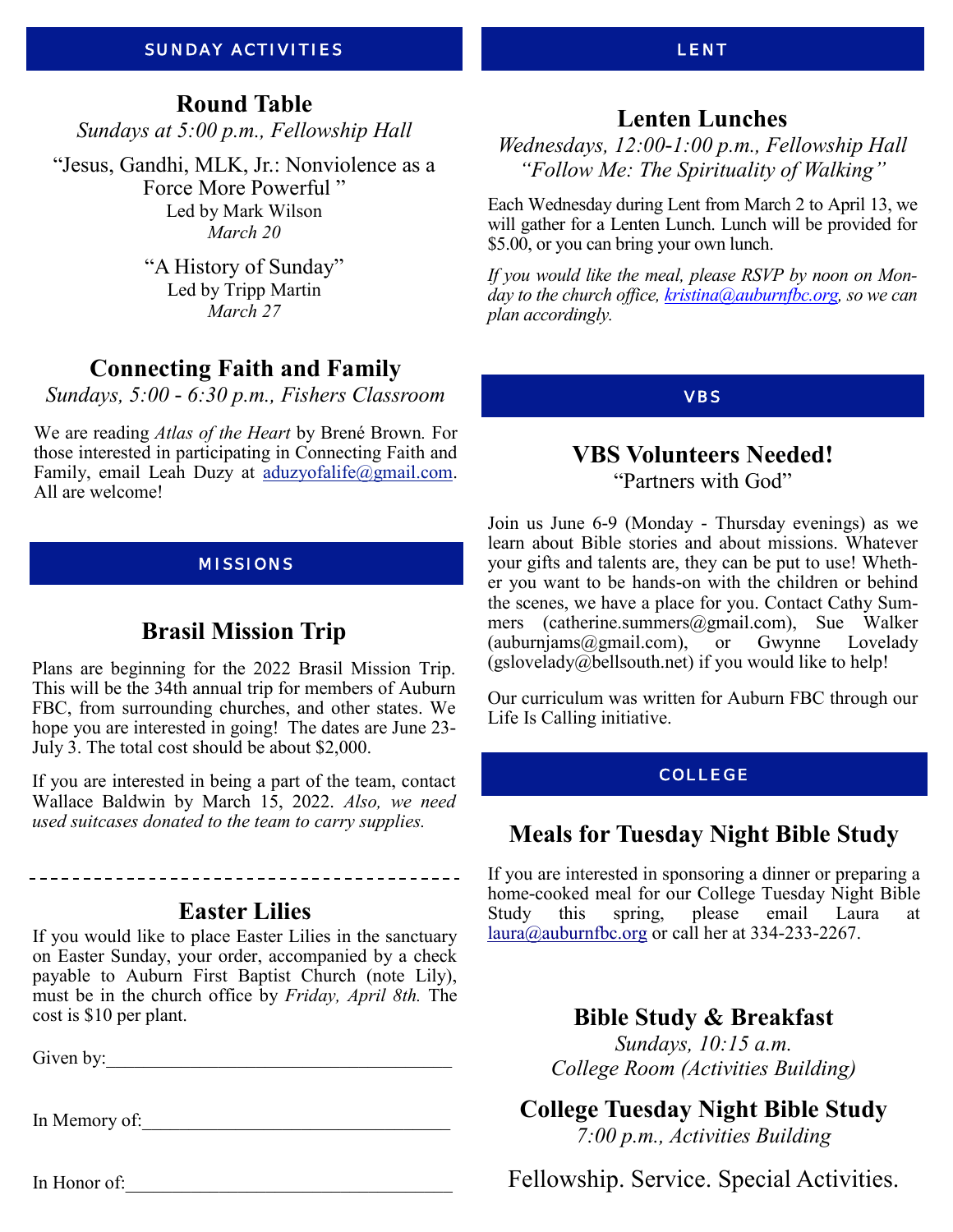# YOUTH

#### **Thursday Nights** *March 17*

**Youth Choir** Sundays, 5:00 p.m. Choir Room

**Youth Sunday Nights** Sundays, 6:00 p.m. Youth Room

# **Rise Against Hunger**

*Sunday, March 20, 2:00 p.m. Fellowship Hall*

# **Youth Sunday**

*Sunday, April 3*



Berea College Berea, Kentucky July 11-16, 2022

# **CHILDREN**

# **PassportKids Camp**

*July 17-20, 2022* Rock Eagle [4H Center](x-apple-data-detectors://6) [Eatonton, Georgia](x-apple-data-detectors://6) Students 3rd-5th grade Deposit: \$50 Total: \$300 (includes deposit) Email  $kristina@auburnfbc.org$  to sign up!

**Children's Choirs (3\* year olds – 5th Grade)** *Sundays, 5:00 p.m., Education Building* \*We ask that all attendees be potty trained.

**Bible Encounter (1st – 5th graders)** *Sundays, 6:00 p.m., Education Building*

**Spark Adventure**  *Thursdays, 5:50 p.m., Education Building*

# **MARK YOUR CALENDARS!**

*Every Sunday* Sunday School 9:45 a.m. Morning Worship 11:00 a.m.

**Tuesday - 15th**

*Every Thursday* Brown Bag Dinner 5:15 p.m.<br>Prayer & Bible Study 6:00 p.m. Prayer & Bible Study

| Prime Timers Fellowship Hall                | $10:00$ a.m. |
|---------------------------------------------|--------------|
| Deacons' MeetingFellowship Hall             | 6:30 p.m.    |
| College Bible StudyActivities Building      | 7:00 p.m.    |
| Wednesday - 16th                            |              |
| Lenten LunchFellowship Hall                 | $12:00$ p.m. |
| Thursday - 17th                             |              |
|                                             | $12:30$ p.m. |
| Youth Hangout TBA                           | 5:30 p.m.    |
| Sanctuary Choir Rehearsal Choir Room        | 6:30 p.m.    |
| Sunday - 20th                               |              |
| Children's Committee Mtg Fellowship Hall    | $12:00$ p.m. |
| Rise Against HungerFellowship Hall          | 2:00 p.m.    |
| Children's Choir Education Building         | 5:00 p.m.    |
| Youth ChoirChoir Room                       | 5:00 p.m.    |
| The Round Table Fellowship Hall             | 5:00 p.m.    |
| Connecting Faith & Family  Fishers' Room    | 5:00 p.m.    |
| Bible EncounterEducation Building           | 6:00 p.m.    |
| Tuesday - 22nd                              |              |
| College Bible StudyActivities Building      | 7:00 p.m.    |
| Wednesday - 23rd                            |              |
| Lenten LunchFellowship Hall                 | $12:00$ p.m. |
| Thursday - 24th                             |              |
|                                             | $12:30$ p.m. |
| Sanctuary Choir Rehearsal Choir Room        | 6:30 p.m.    |
| Sunday - 27th                               |              |
| Youth Committee Meeting Activities Building | $12:00$ p.m. |
| Children's Choir Education Building         | 5:00 p.m.    |
| Youth ChoirChoir Room                       | 5:00 p.m.    |
| The Round Table Fellowship Hall             | 5:00 p.m.    |
| Connecting Faith & Family  Fishers' Room    | 5:00 p.m.    |
| Bible EncounterEducation Building           | 6:00 p.m.    |
| Youth Sunday Night Activities Building      | 6:00 p.m.    |
| Tuesday - 29th                              |              |
| College Bible StudyActivities Building      | 7:00 p.m.    |
| Wednesday - 30th                            |              |
| Lenten LunchFellowship Hall                 | 12:00 p.m.   |
| Thursday - 31st                             |              |
|                                             | 12:30 p.m.   |
| Sanctuary Choir Rehearsal Choir Room        | 6:30 p.m.    |
|                                             |              |

#### THURSDAYS

**Thursday Evening Activities** *Not Meeting during Lent. Will resume April 21.*